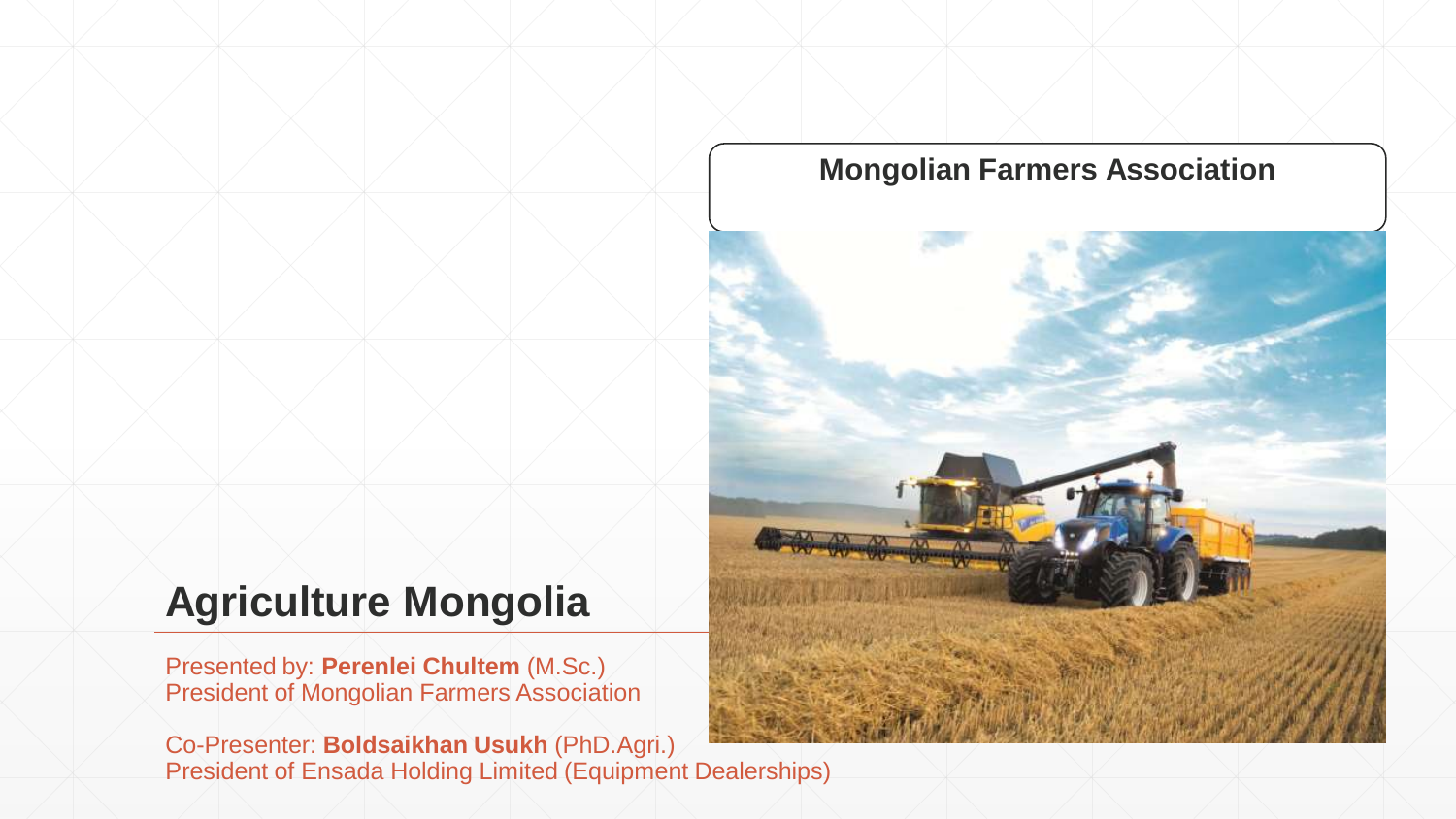## **Introduction**

- **EXECOUNTRY Profile**
- **· Introduction of Agriculture in Mongolia**
- **MFA Introduction**
- **Farm Mechanization in Mongolia**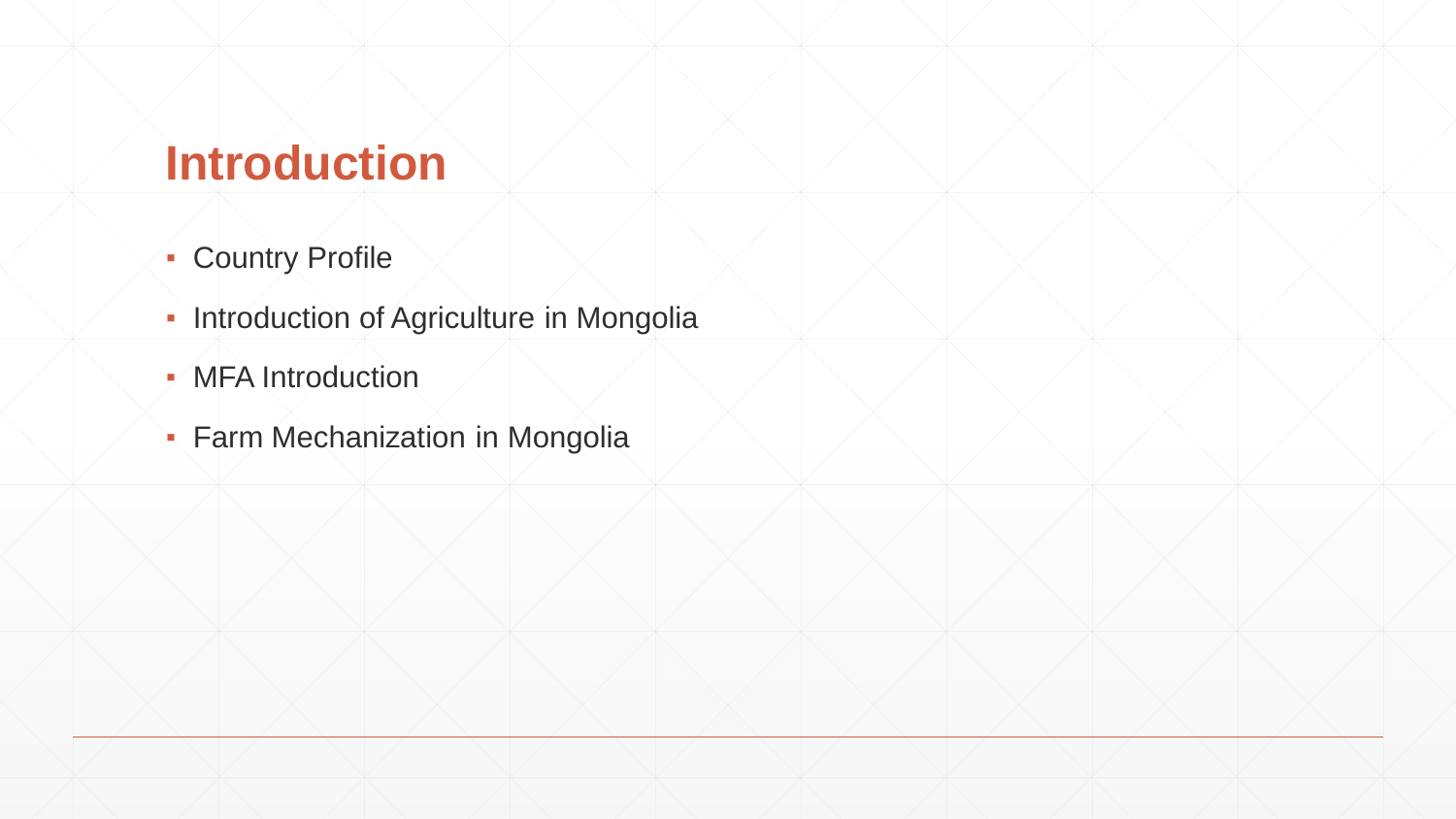# **Country Profile-Mongolia**

| Geography:  | Northern Asia, between China and Russia, landlocked |
|-------------|-----------------------------------------------------|
| Territory:  | 1.566.500 sq.km. $(17th$ largest land in the world) |
| Population: | $2.9$ million (as of 2013)                          |
| Capital:    | Ulaanbaatar                                         |
| GDP:        | \$10.27 billion<br>Per capita \$3,541 (as of 2013)  |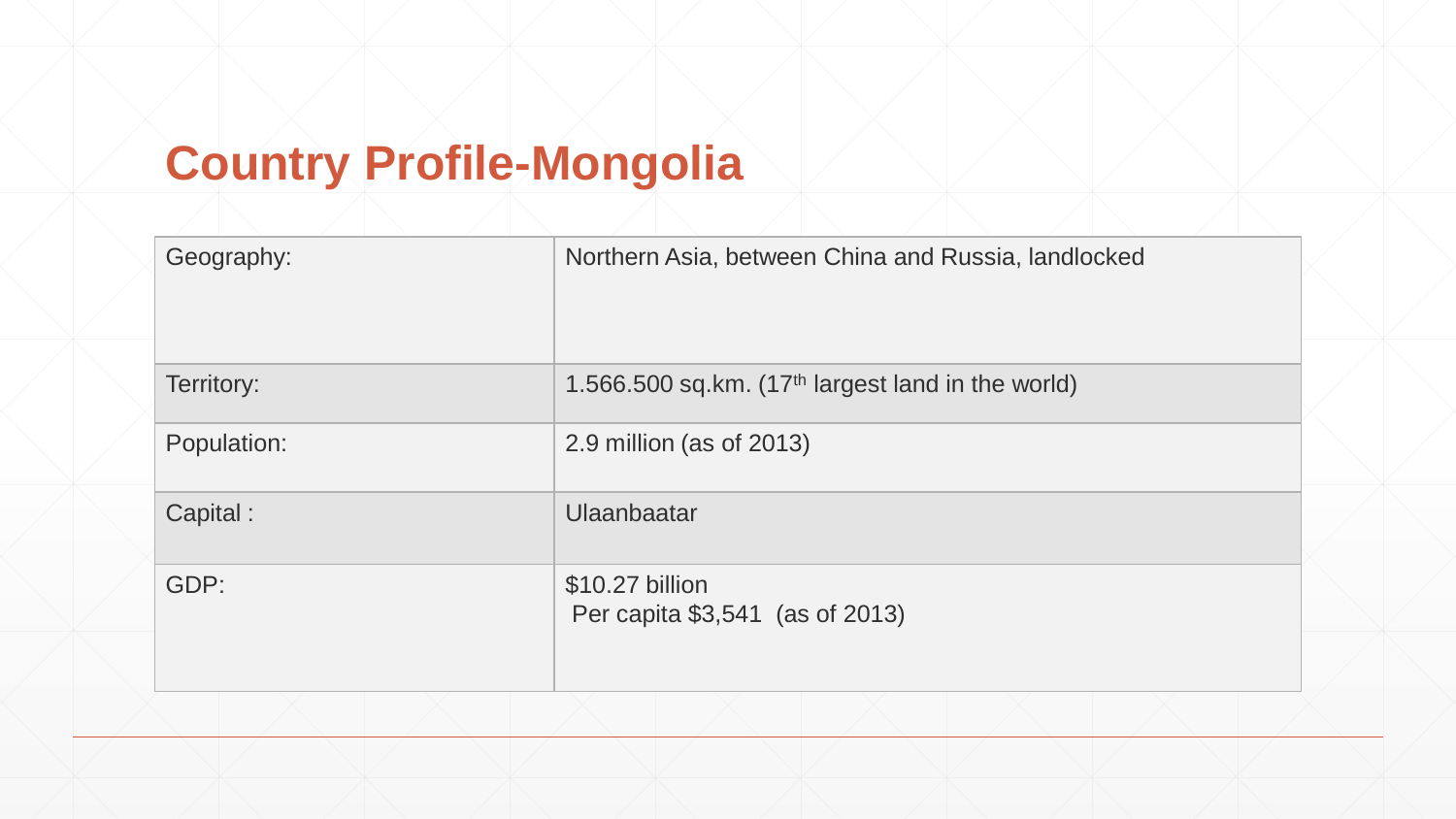#### **Introduction**

- Agricultural sector produces 20,6 % of total GDP.
- 80% livestock and 20% crop sector.
- **Provides job for 41 percent of entire population or 1,1 ml employees**
- Generates 7,0 percent of export revenue
- Main agricultural export product: Leather, cashmere, meat, sheep and camel wool .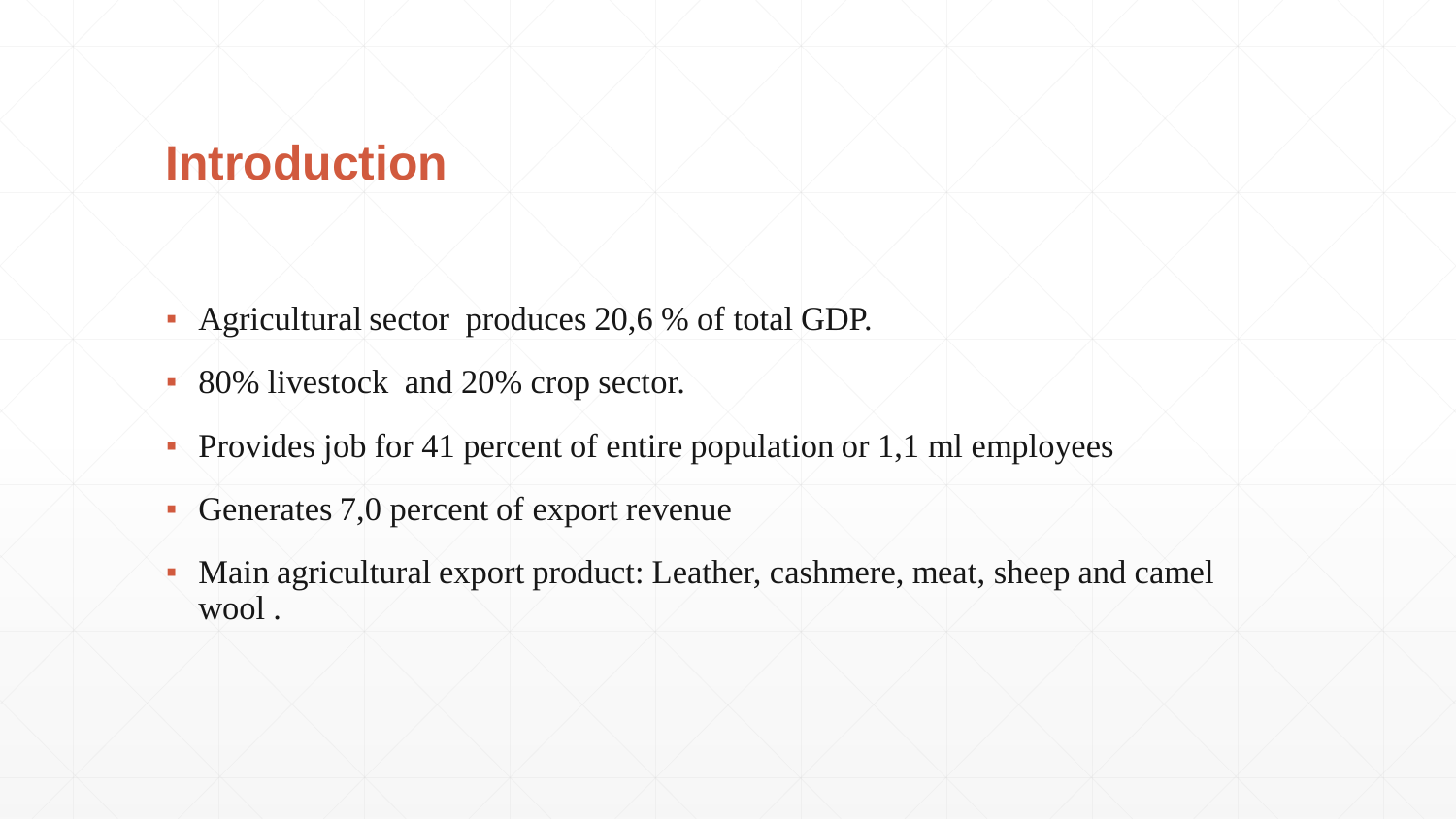#### **Introduction**

#### Main Components of Agriculture Mongolia

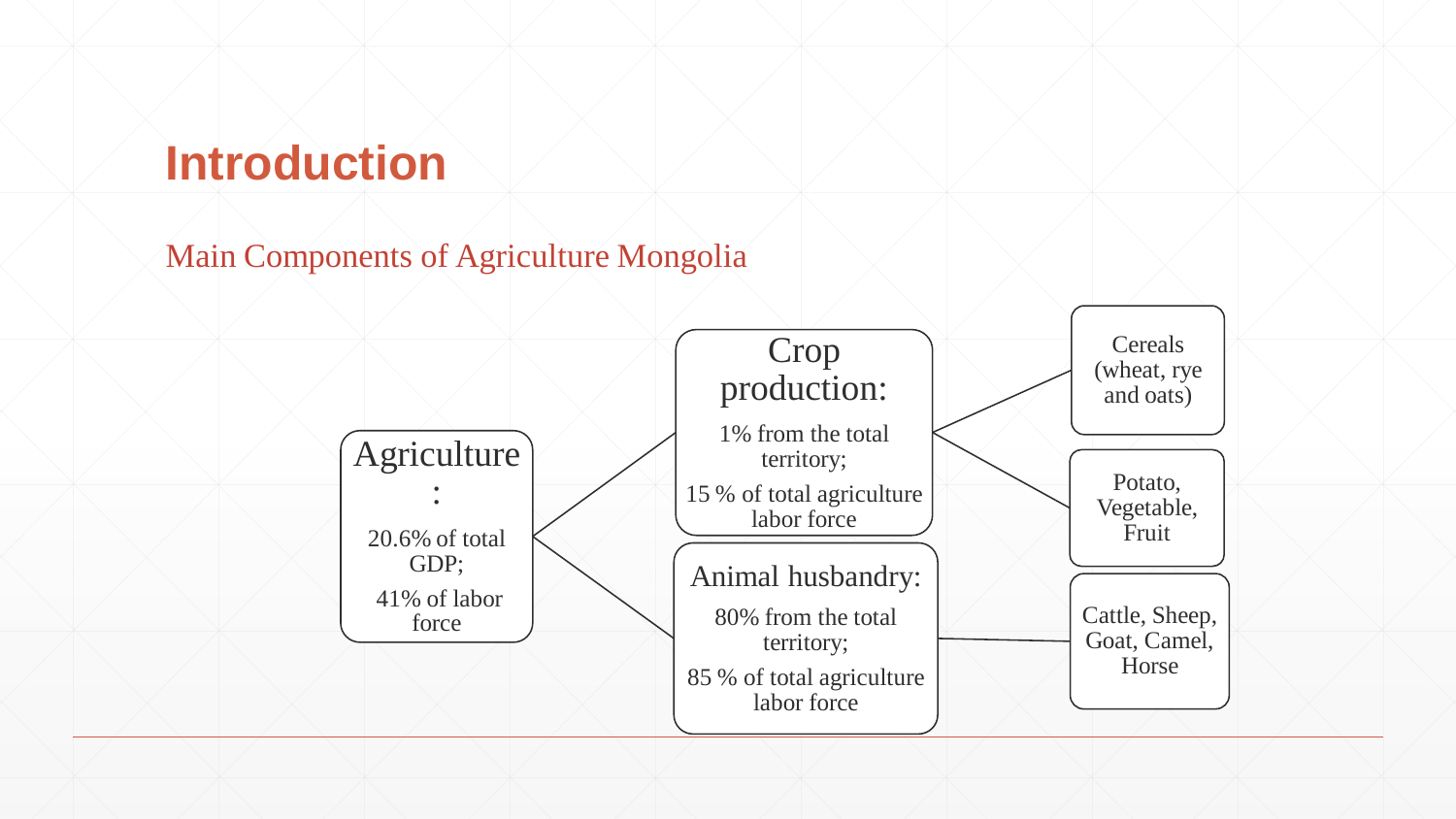## **Introduction-Crop Farming**

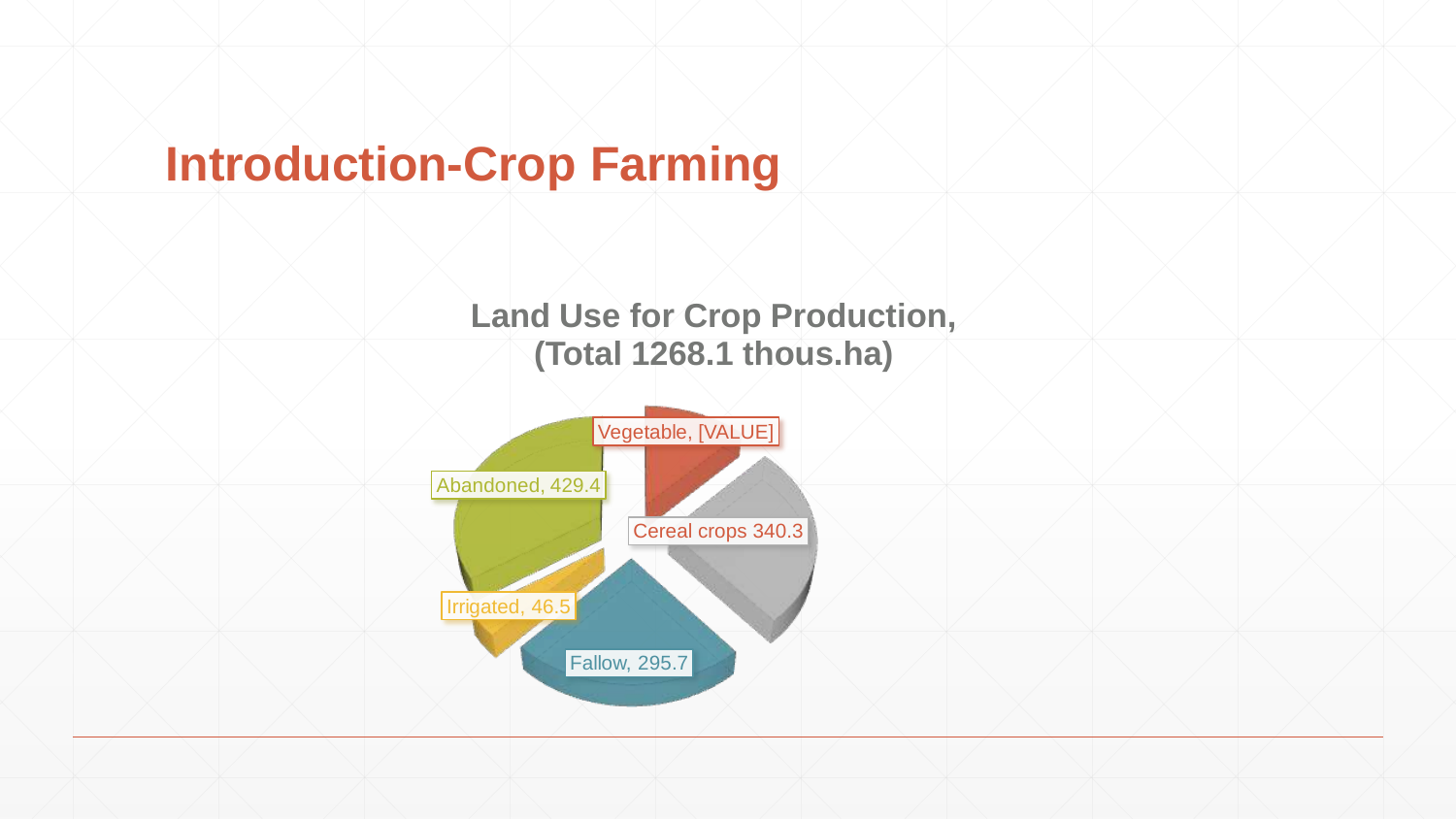# **Introduction-Crop Farming**

Crop diversification and Domestic supply

| Crop       | <b>Planted area</b><br>$/000'$ .ha/ | Harvest /000' tn/ | Domestic supply, % |
|------------|-------------------------------------|-------------------|--------------------|
| Cereals    | 373,2                               | 475,9             | 100                |
| Potato     | 16,2                                | 242,7             | 100                |
| Vegetables | 7,1                                 | 98,4              | 52                 |
| Fruits     | 4,5                                 | 1043              | 0,5                |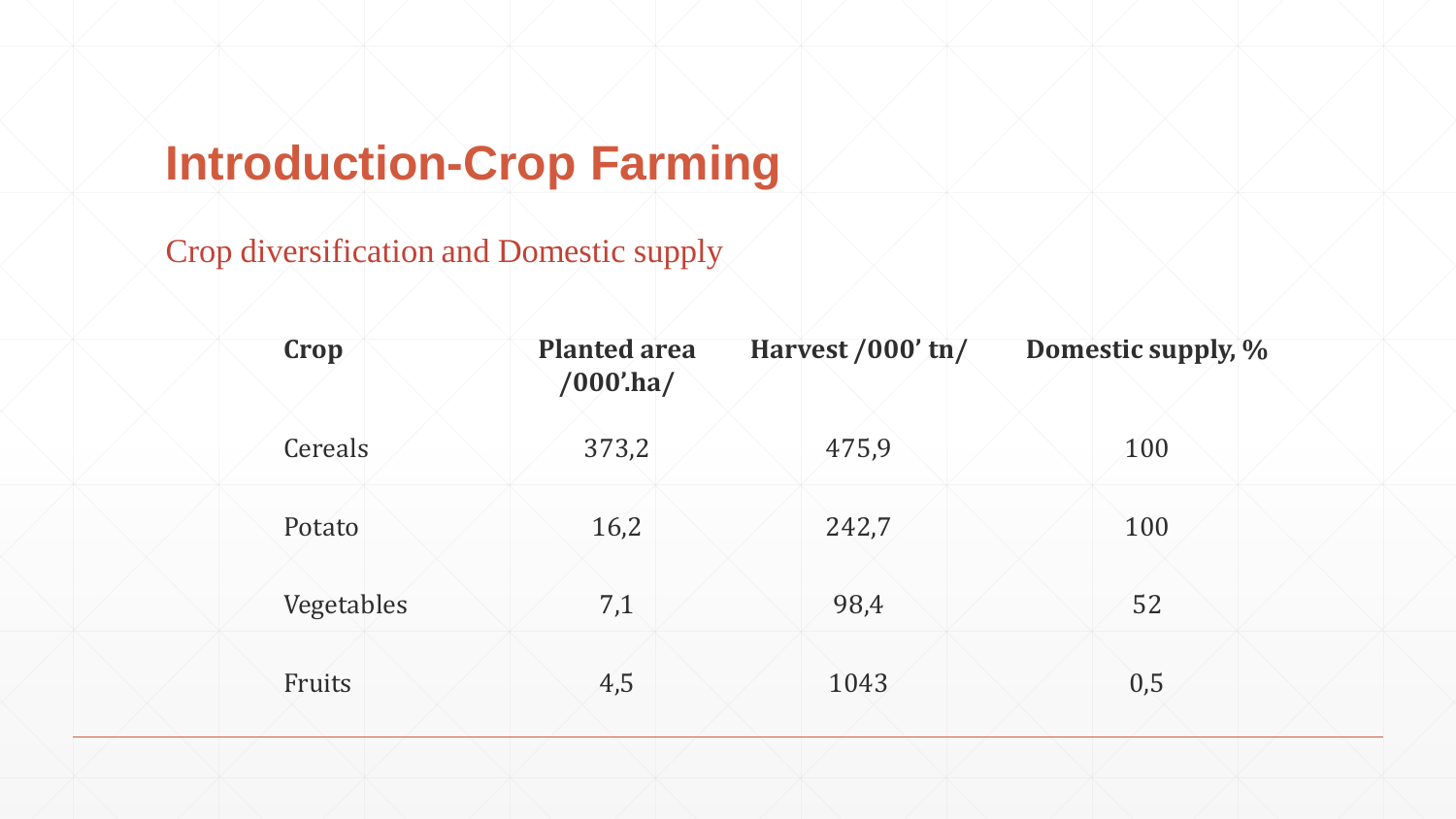Who we are.

▪ Mongolian Farmers Association (MFA) is a voluntary farm organization dedicated to creating a policy environment that improves the profitability and sustainability of farming and agricultural industry as a whole.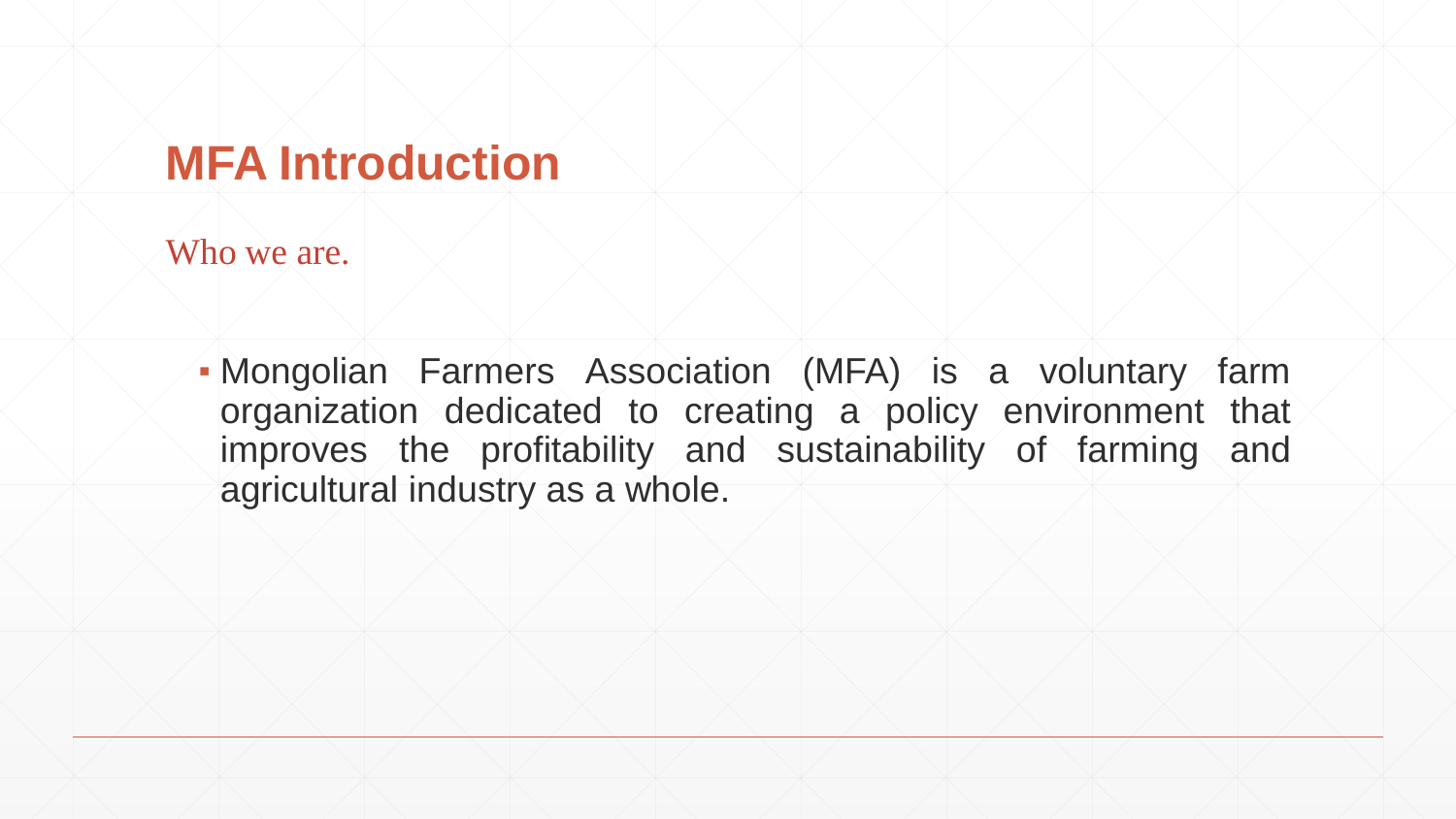Our objectives.

- The prime objectives of the association are:
	- to promote ecological fresh crops produced domestically by member farmers;
	- to encourage the establishment of intensive technologies in farming;
	- to work with the government organizations for better decisions in farming;
	- improve the connections between scientific organizations and the farmers;
	- to organize expos and conferences in order to promote communication among members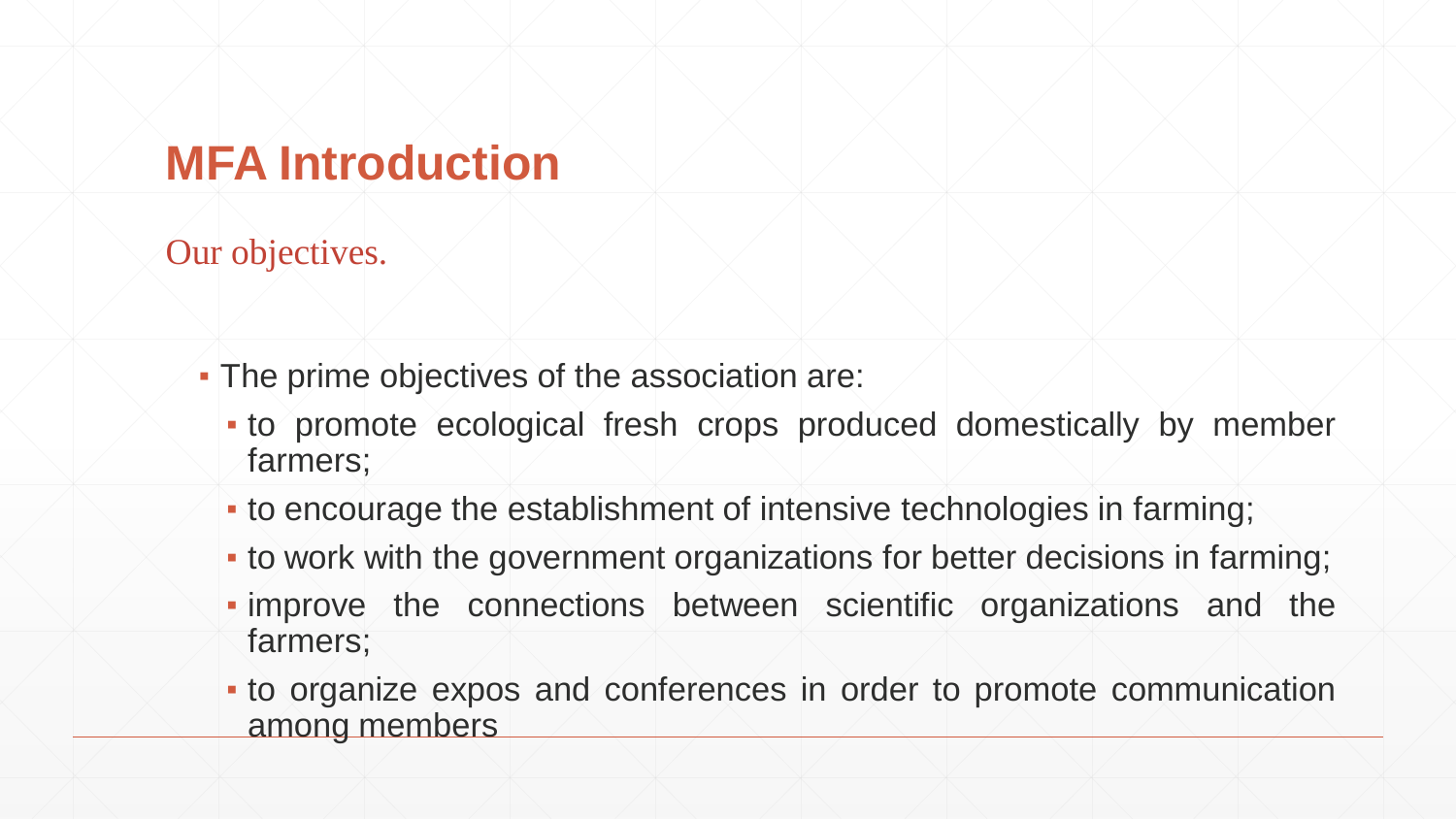How we work.

▪ MFA promotes agricultural sustainability through the best applications of science and technology in an effort to assist farmers in the production of a safe, healthy and abundant supply of grain in an economically viable system.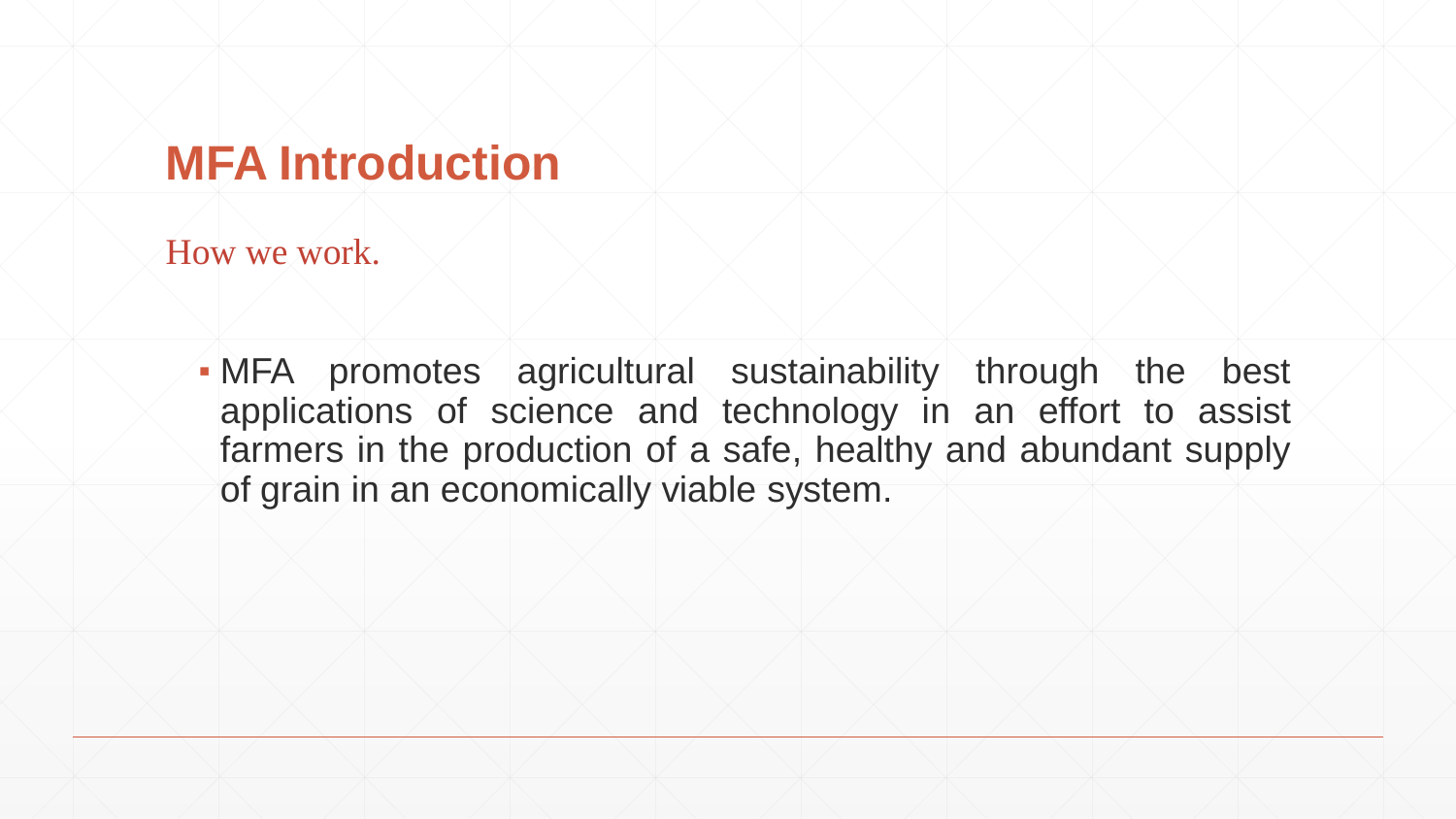The board and management team

▪ MFA is proud to be governed by a voluntary board of directors, all of whom are farmers who share a passion for agriculture and a determination to make farming more profitable.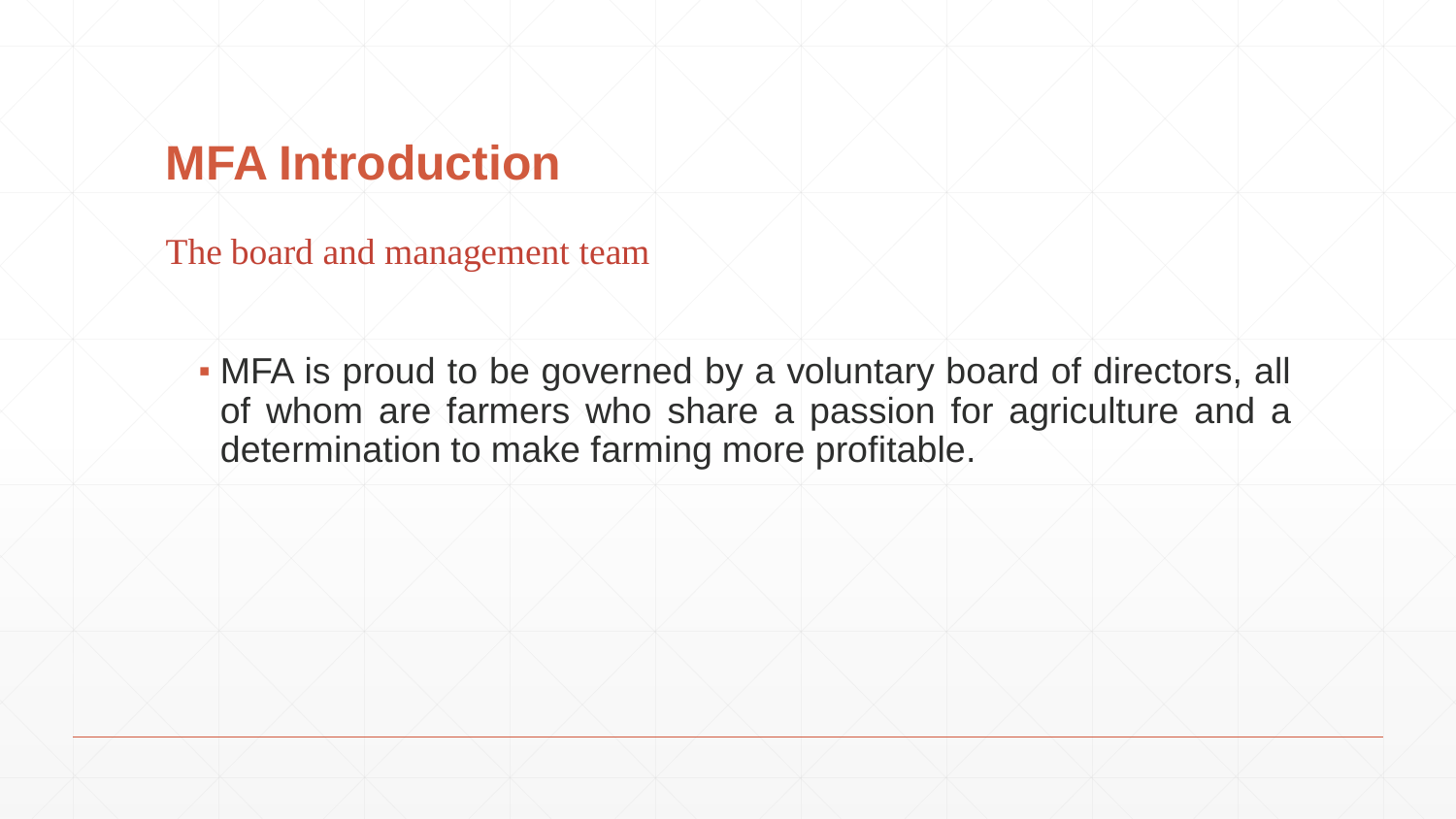Current Status

- At least 70 percent of Mongolian **cereal farmers** utilizes outdated older machines that made in Russia.
- Total of 62,000 **vegetable growers** own approximately 1-50 ha lands and the mechanization is not developed much.
- No any draft animals used for farming at all.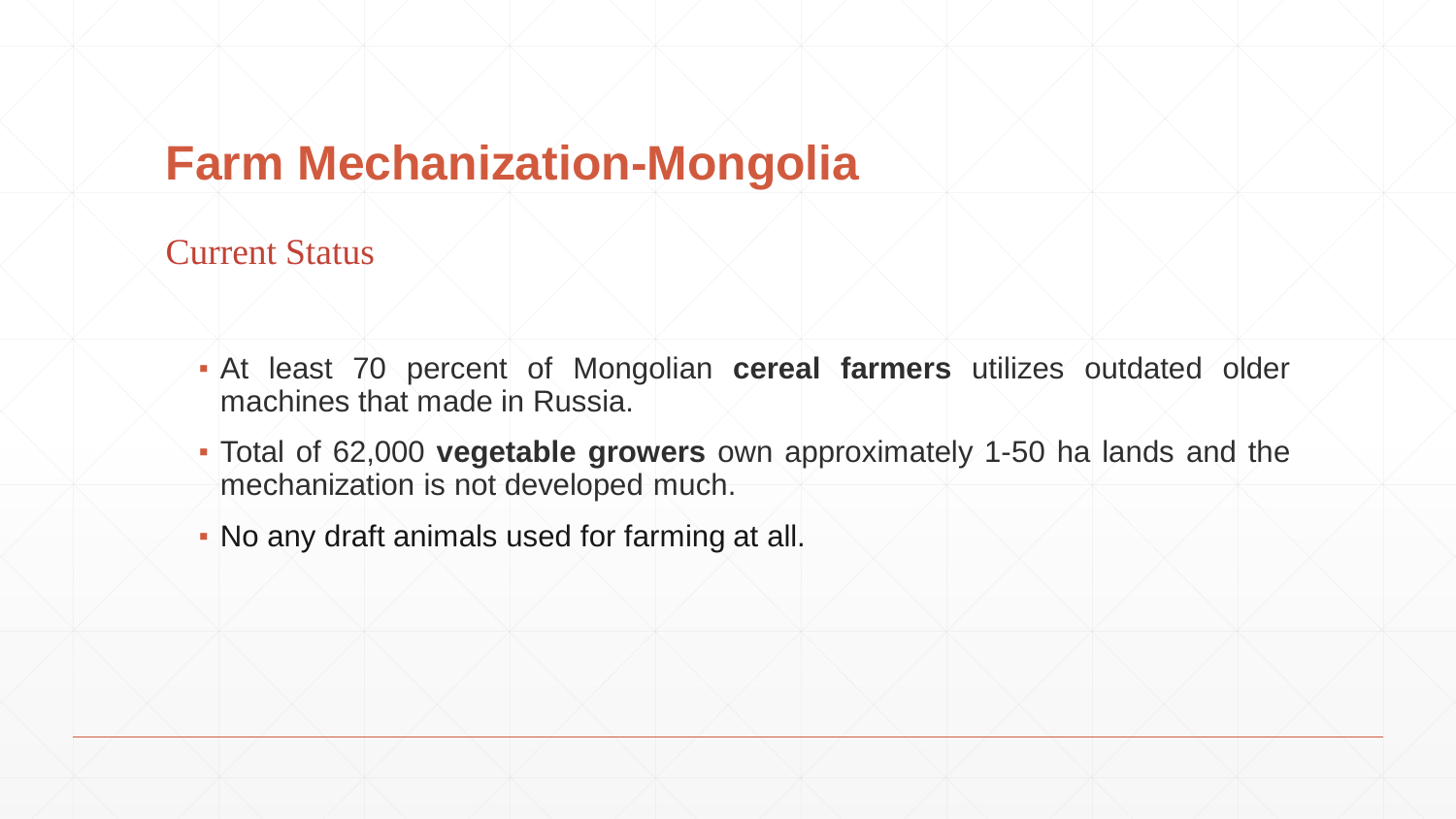Mechanization Development Today

- The government of Mongolia implemented Virgin Land-III program in crop sector between 2008 and 2011 and that supplied machines from Russia and China for midsize farmers.
- Farmers also imported larger machines from North America last few years and about 30 percent of the farmers use western high-tech machines such as Case New Holland, John Deere etc.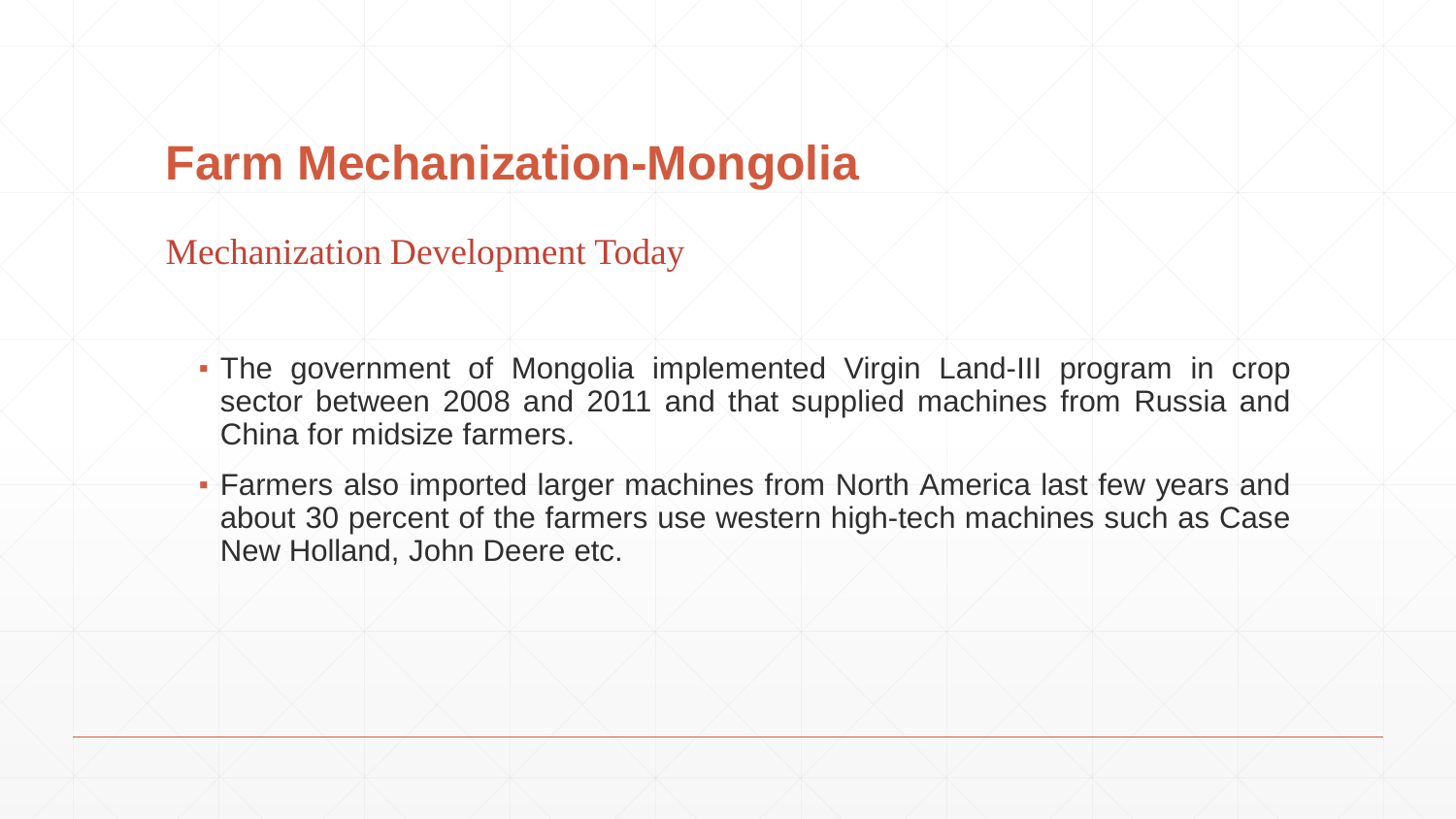Machinery Distribution

- Starting from mid 2000s, new era dealerships has been established for western brands and many new brands from Russia and Eastern Europe.
- 5 main dealerships such as Case New Holland, John Deere, Challenger, Claas and Rosselmash works on machinery market of Mongolia and several other smaller dealerships founded for Chinese, Korean, and Eastern European brands.
- Crop Farming Supporting Fund is a state owned company also works on machinery market by mediating third party's equipment to the farmers.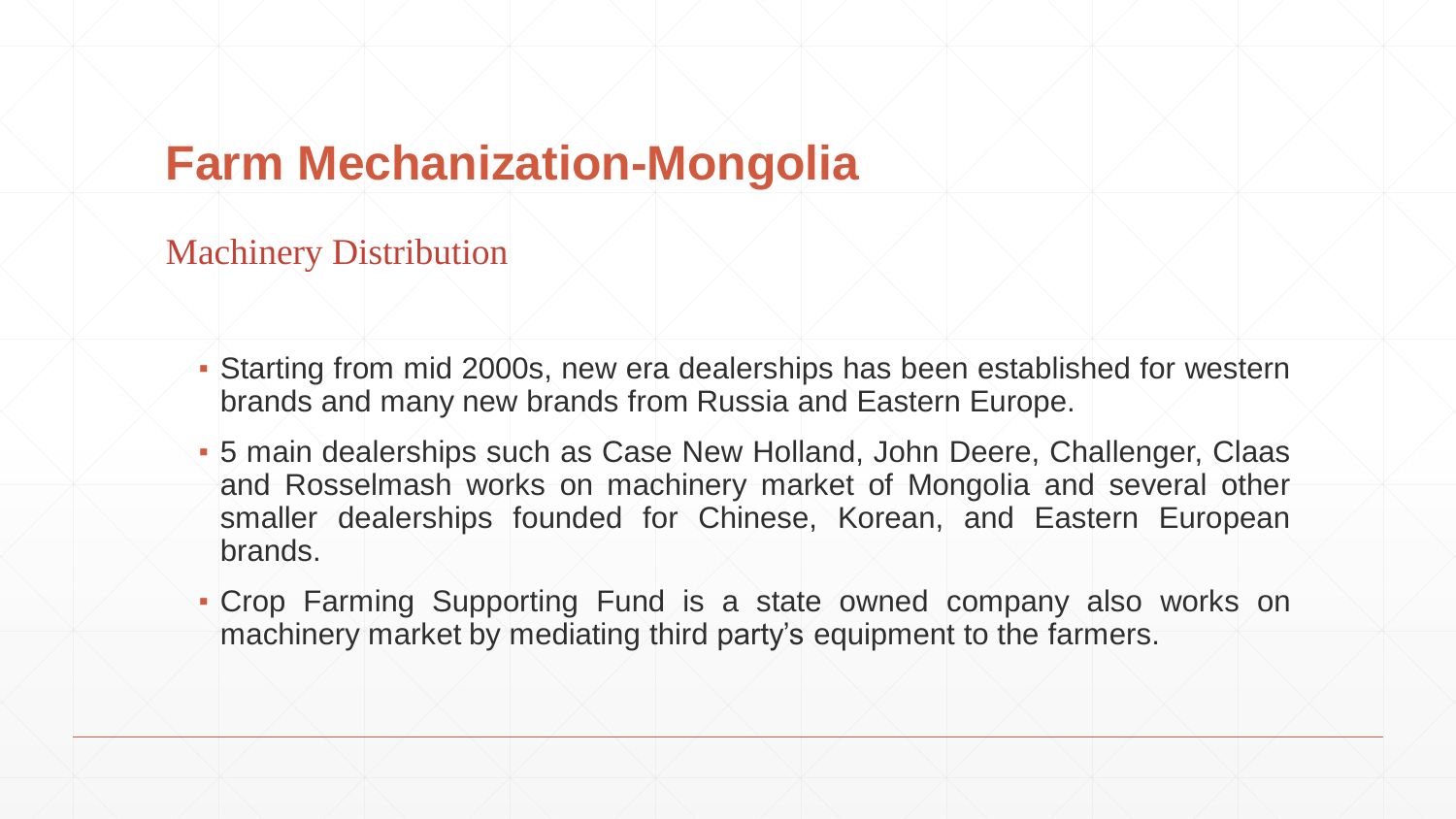Perspective on Mechanization

- The government policy focuses on updating farm machines to soil conservation types and better technologies for more productive way.
- Mongolian crop farmers has larger size of lands therefore they needs higher capacity of equipment to do the farming in weather regulated short growing season.
- Many farmers are buying western made large tractors and machines via fewer dealerships, unfortunately the financing is the biggest obstacles at this stage.
- The government is working hard seeking for financial opportunities from the EXIM banks and manufacturers of the equipment.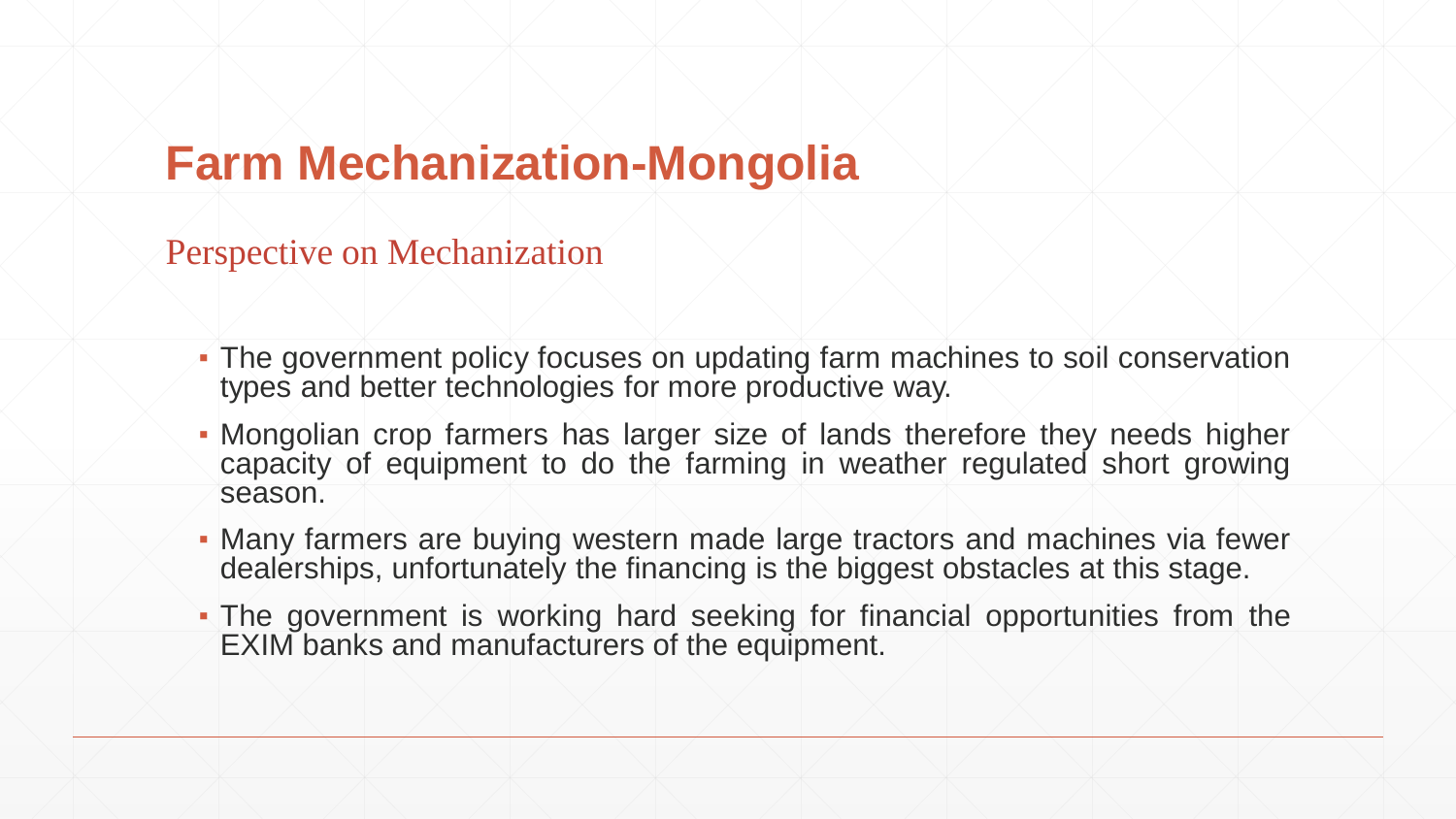Role of MFA on mechanization

- **Also the association works with the government to tend its policy supporting the** mechanization updates. MFA initiated several projects that supports machinery development in farming and successfully ongoing now.
- The association have a role among the farmers to make connection international manufacturers of equipment by using its wide relationship.
- MFA works with the machinery dealerships on behalf of the farmers for massive sales discounts, funding opportunities and selection of right machineries for the each farmer's needs.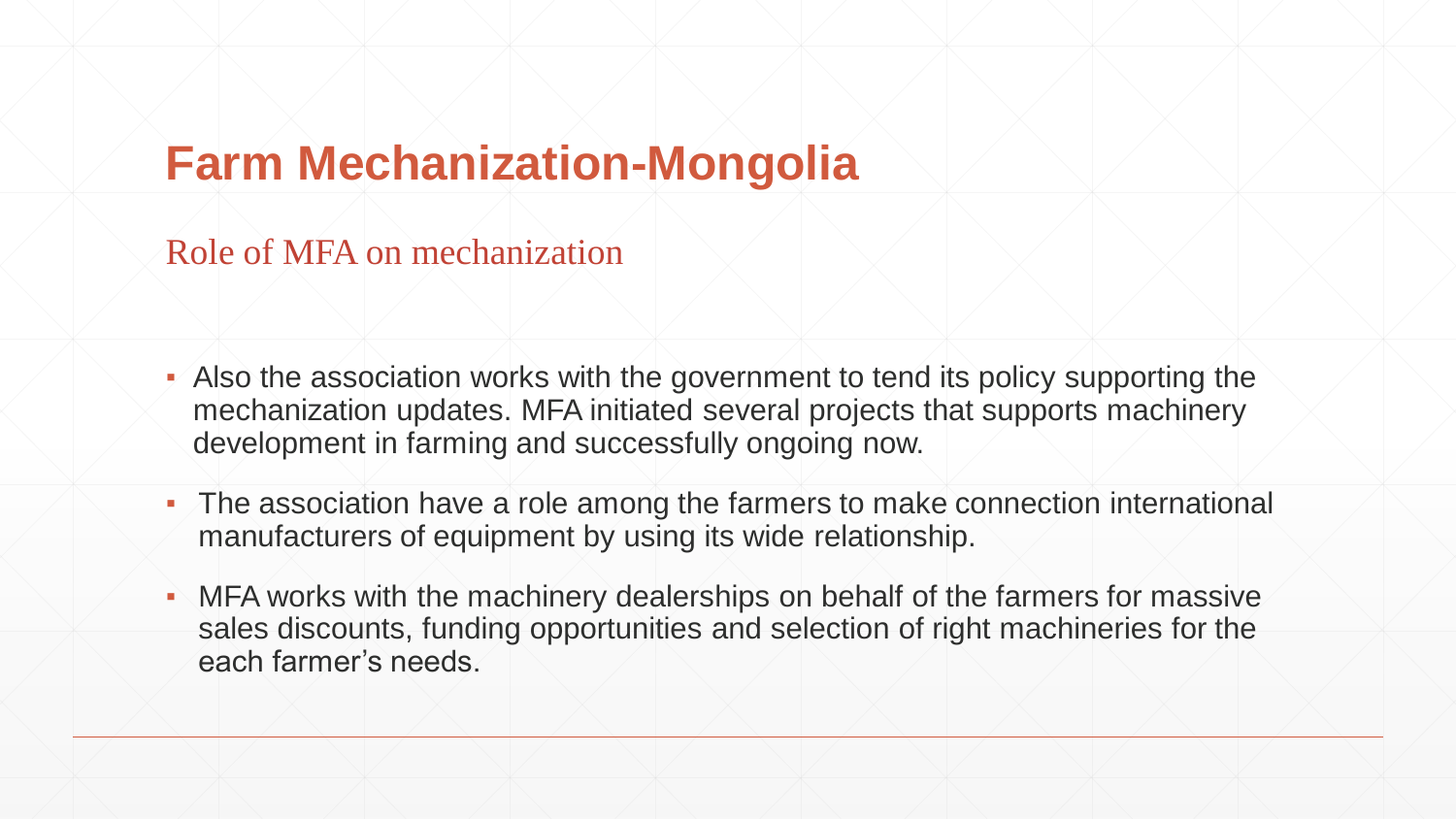MFA Perspective on Mechanization

- MFA is working hard seeking to join international associations for opportunities and changing information and ideas for its members.
- Our focus is encouraging Mongolian farmers to walk together with mechanization development of the farmers from other Asian countries.
- To support the farmers by developing financial opportunities via its connections and regional development of mechanization.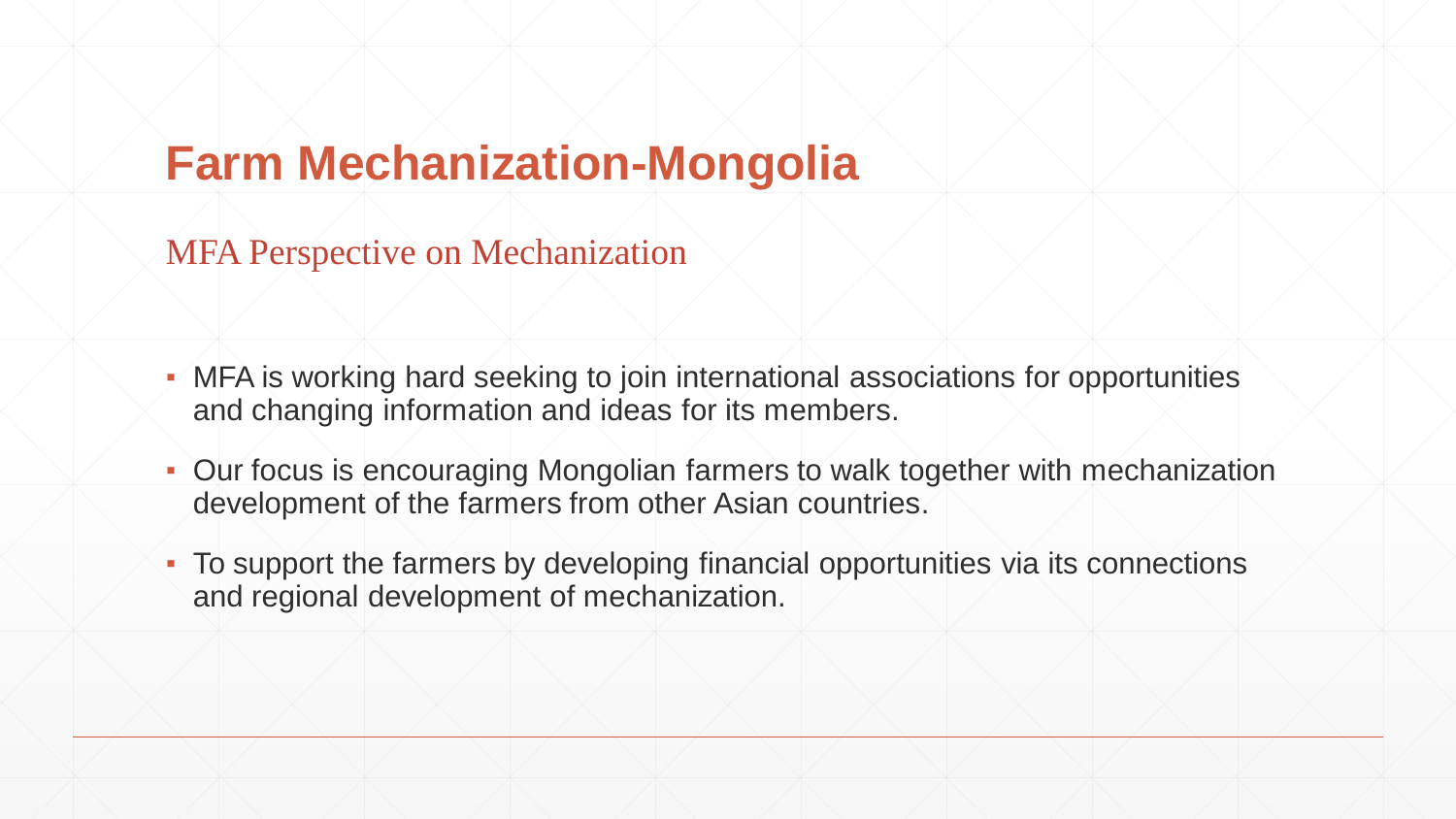#### THANK YOU FOR YOUR TIME



#### Presenter:

Perenlei Chultem

President of Mongolian Farmers **Association** 

Co-presenter: Boldsaikhan Usukh (Dr. Agri.) President of Ensada Holding Limited

Farm equipment dealership Crop farming, seed trading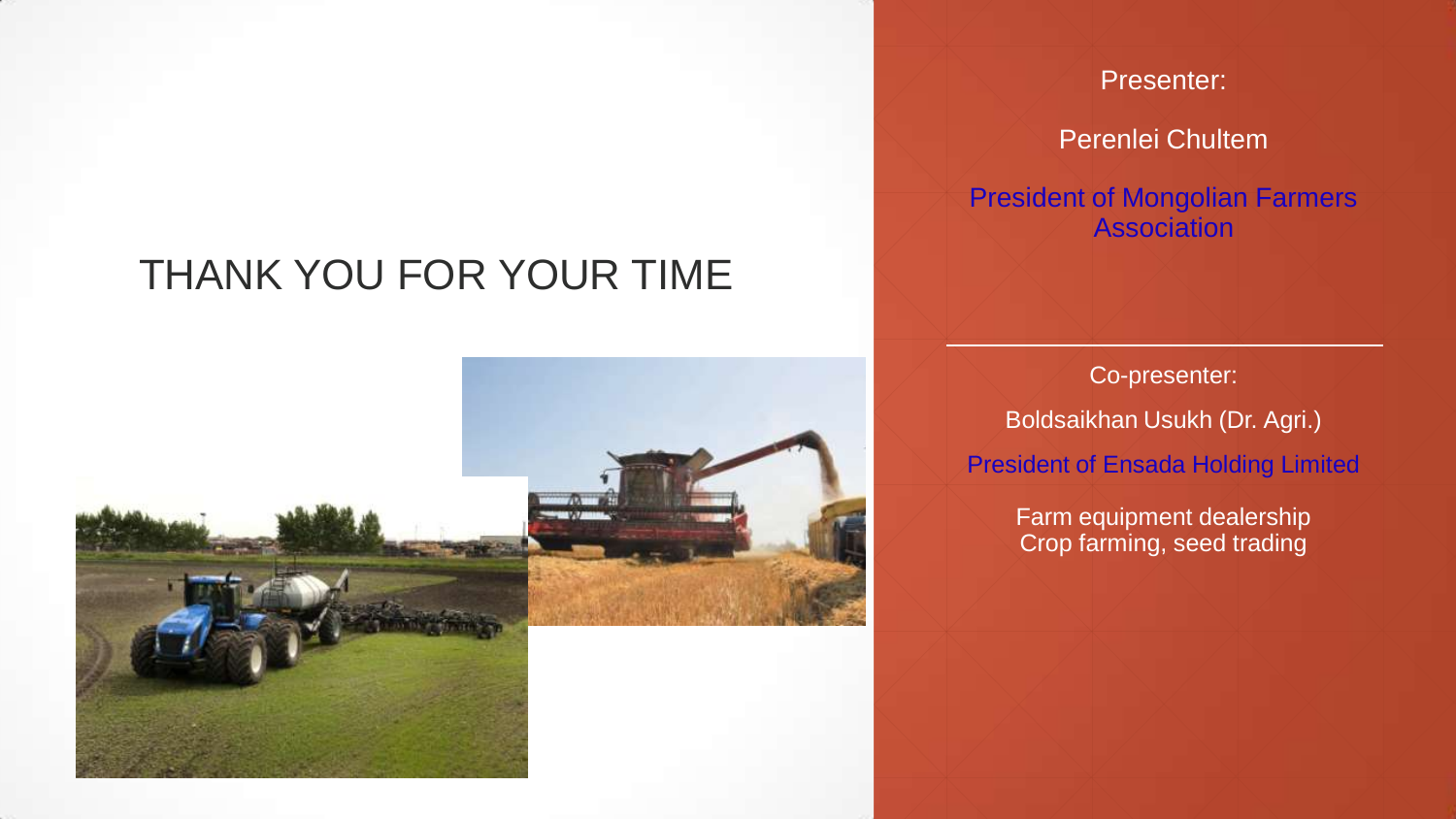## **Crop Farming**

- Government subsidies on crop farming
- Import and VAT tax free importing for new farm machineries
- Enhanced farming loan for seed and fuel, fertilizer
- Financial incentives for wheat (appr. \$ 50-70 per tn) per year
- Government purchase programme for crop products
- Construction and rehabilitation of Irrigation system (30% subsidized)
- Construction of water reservoir and dams (full subsidy)
- All type of short time trainings for farm employees